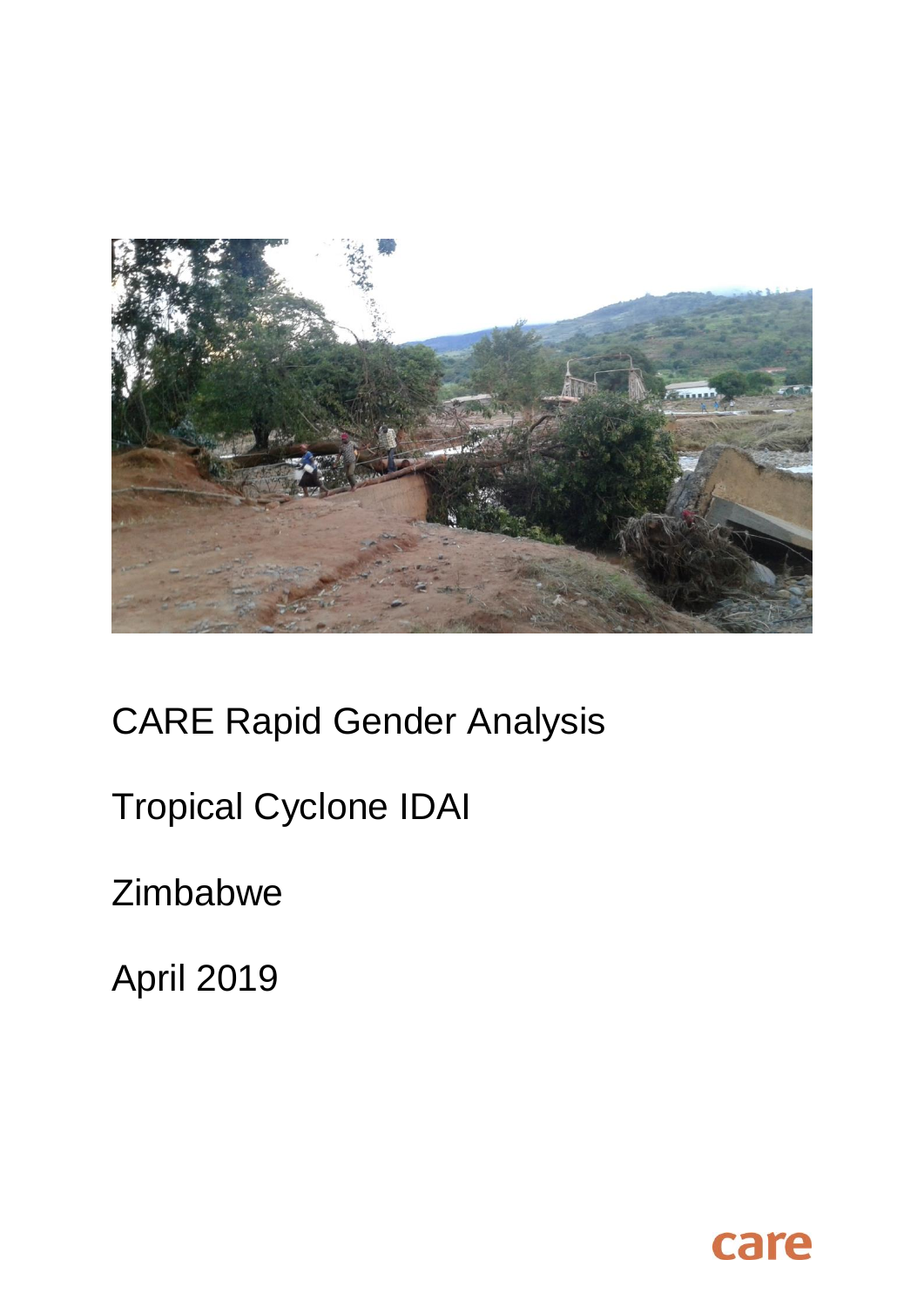# Contents

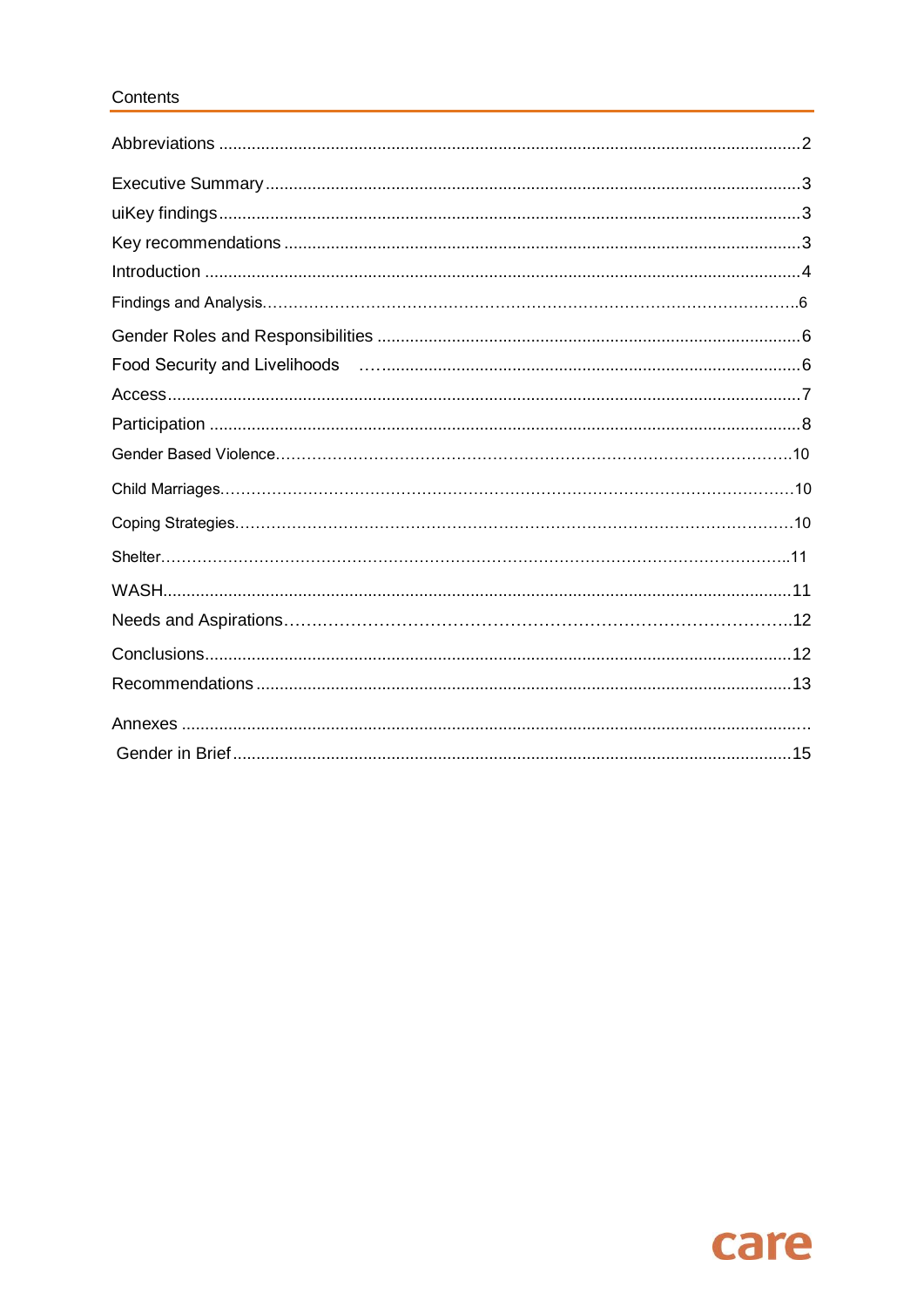.

<span id="page-2-0"></span>

| <b>FGD</b>  | <b>Focus Group Discussion</b>                 |
|-------------|-----------------------------------------------|
| <b>GBV</b>  | <b>Gender Based Violence</b>                  |
| <b>IASC</b> | Inter-Agency Standing Committee               |
| <b>ICDS</b> | Inter-Censal Demographic Survey               |
| <b>IDP</b>  | Internal Displaced Person                     |
| <b>ODF</b>  | <b>Open Defecation Free</b>                   |
| <b>NFI</b>  | Non Food Items                                |
| <b>NGOs</b> | Non- Governmental Organisations               |
| <b>PSEA</b> | Protection from Sexual Exploitation and Abuse |
| <b>RAU</b>  | Research and Advocacy Unit                    |
| <b>RGA</b>  | <b>Rapid Gender Analysis</b>                  |
| <b>SADC</b> | Southern Africa Development Community         |
| <b>SADD</b> | Sex and Age Disaggregated Data                |
| ZimVAC      | Zimbabwe Vulnerability Assessment Committee   |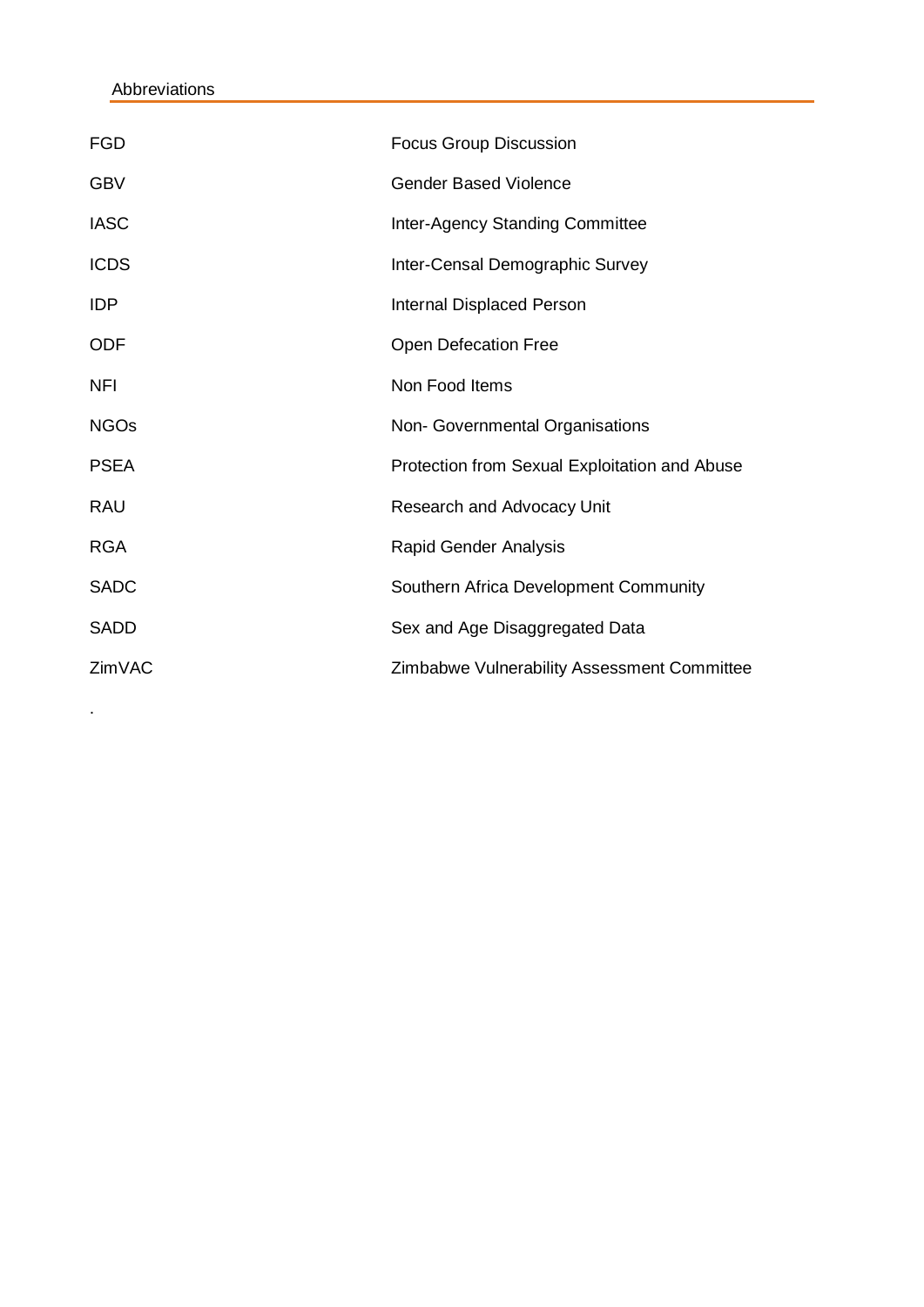# <span id="page-3-0"></span>**Executive Summary**

Zimbabwe was hit by Cyclone Idai between the 15<sup>th</sup> and 17<sup>th</sup> of March. The tropical storm caused riverine and flash flooding in the eastern and southern part of Zimbabwe resulting in loss of life, injury, destruction of livelihoods, houses, roads, bridges and other public infrastructures. An estimated 270 000 people have been affected by Cyclone Idai. CARE conducted a Rapid Gender Analysis to identify and make recommendation to the different sectors in the response on how to meet the different needs of women, men, boys and girls during and after the emergence. Secondary and primary data was collected from the 1<sup>st</sup> to the 4<sup>th</sup> of April 2019. Field Visits and Focus group discussions were held in 4 of the affected areas, Chimanimani, Chipinge, Buhera and Mutare Rural District. Through consultations with the affected men, women, boys and girls, the team was able to identify both immediate and long term needs for the communities, families and the different groups.

# **Key findings**

Through the initial assessment and the Rapid Gender Analysis, the following gender and protection issues were identified:

- Women and girls reported not having privacy as they had to share accommodation', ablution and bathing facilities with men and boys at IDP centres, neighbours' homes risking sexual abuse.
- Pregnant women are experiencing challenges accessing clinics as a result of impassable roads, flooded rivers, and this has resulted in home births with untrained birth attendants, increasing the risk of complications in birth, after care of mother and child
- Women reported having limited livelihoods options following the flooding of gardens. Unlike men, they felt that their ability to take advantage of new opportunities presented as a result of the crisis, such as road construction and infrastructure development was constrained due to gender norms and stereotypes, as well as their care giving role.
- Some women and children are travelling multiple times a week and long distance averaging 10km to access food packs and Non Food Items (NFIs).
- Structures to prevent and mitigate Gender Based Violence, Sexual exploitation and child protection had been disrupted in some of the areas, as the affected included the police and community protection committees. This affects reporting and management of sexual exploitation and child abuse cases.
- Women from polygamous union reported that assistance received through the male head of the family had not been adequate for the whole family.
- Initial assessments had targeted community leaders, women reported not having been able to articulate their own needs and issues in most of the meetings held.

### <span id="page-3-1"></span>**Key recommendations**

- Provide separate temporary toilets and temporary bathing facilities at IDP centres for women and men to cater for their privacy, safety and security.
- Ensure access to equal opportunities for employment for men and women during the recovery period as well as helping them to start up new income generating activities.
- In both Mutare and Masvingo, female headed household's average 42% and most of these do not have skills needed to build shelters, training and capacity building

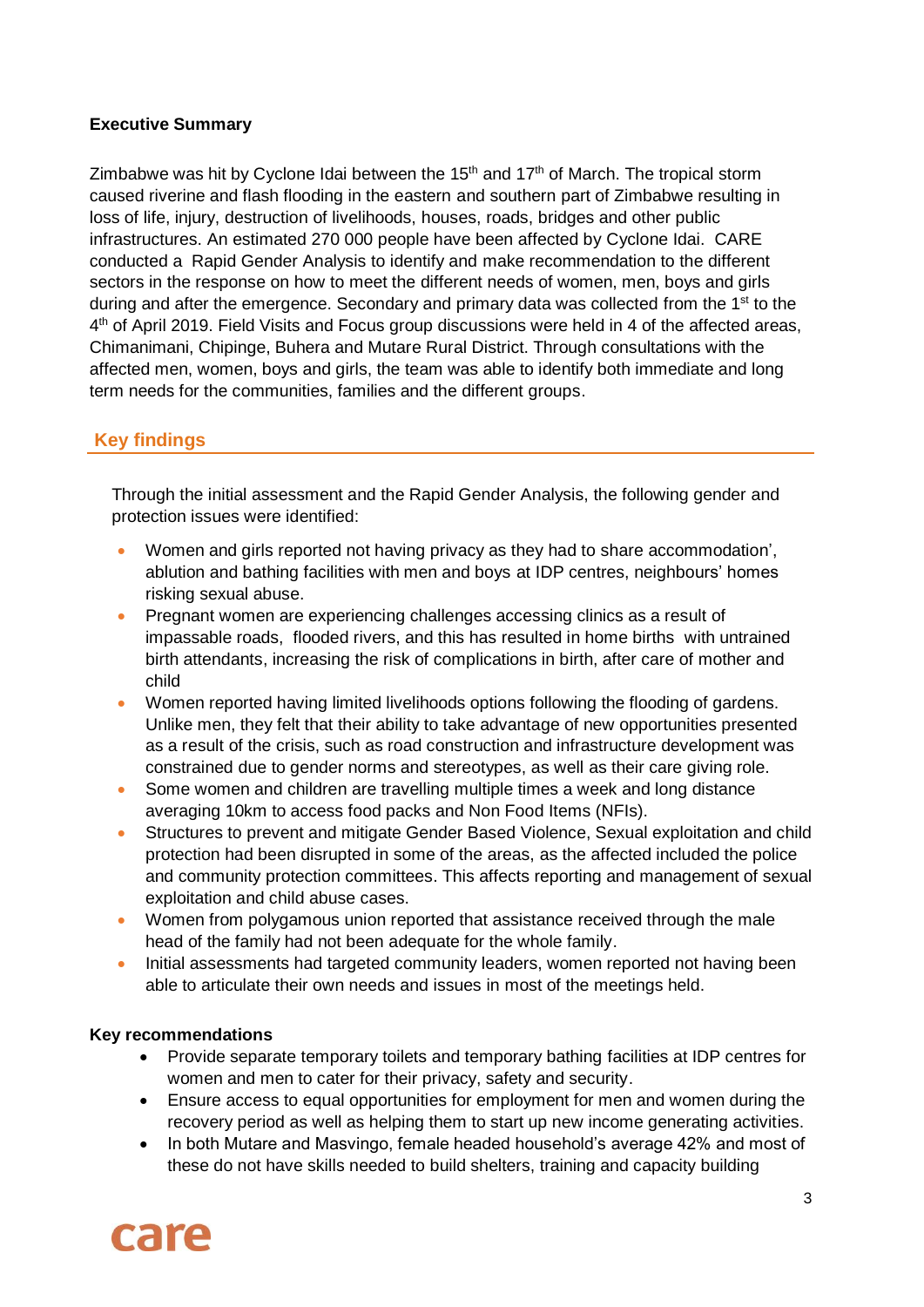related to putting up safe structures.Recovery efforts should equally target women, to avoid exploitation of this vulnerable group.

- Consult with men and women on time and place of distribution, ensuring that distribution points are located closer to the community's thereby minimising time spent by women at distribution centres.
- Systematic coordination of distribution among partners, to avoid women and children spending many days a week travelling to and from distribution centres.
- Register lone adult female household members and wives in polygamous families as head of families at the same time making sure that other marginalised groups such as child headed families, elderly are also registered.
- Ensure that women and marginalised group's perspectives are also included when designing interventions and implementations. Ensure that response and recoverycommittees have any equal number of men and women.
- CARE and partners should implement high standards of accountability mechanisms to ensure that affected population's rights and entitlements are maintained
- Collect sex, age and if possible disability disaggregated data on participation, access and benefits for both response and recovery activities. Once it is developed, ensure that someone has been tasked with analysing the data and developing and sharing recommendations for programme modifications if necessary.

*NB. Please note that a full list of recommendations by sectors are included at the end of the document.*

# <span id="page-4-0"></span>**Introduction**

Zimbabwe is one of the three Southern African countries hit by Cyclone Idai. Tropical Cyclone Idai made landfall during the night of 14 to 15 March 2019 near Beira City, Sofala Province, in central Mozambique and continued across land as a tropical storm into the eastern part of Zimbabwe. The storm caused high winds and heavy precipitation causing riverine and flash flooding resulting in the loss of life and injury of people, destruction of livelihoods, houses and extensive damage to infrastructure, including roads, bridges, water, electricity systems, and public buildings. According to government reports, approximately 270,000 people have been affected by Cyclone Idai, with the majority 240,000 individuals located in Chimanimani and Chipinge districts, whilst the others are from the other districts in Manicaland, Mashonaland East and Masvingo.

CARE Zimbabwe is one of the organisation that is responding in both Masvingo and Manicaland, where they already have a presence. CARE Zimbabwe also hopes to broaden their activities in Manicaland so as to meet the needs of the beneficiary community such as shelter and food security.

### **The Rapid Gender Analysis Objectives**

CARE recognises that men, women, boys and girls are affected differently during a disaster, and also have different needs. A Rapid Gender Analysis was therefore conducted in four of the affected districts with the intention to,

• Understand how women, girls, boys and men of all ages and abilities had been affected by the crisis and how they were coping,

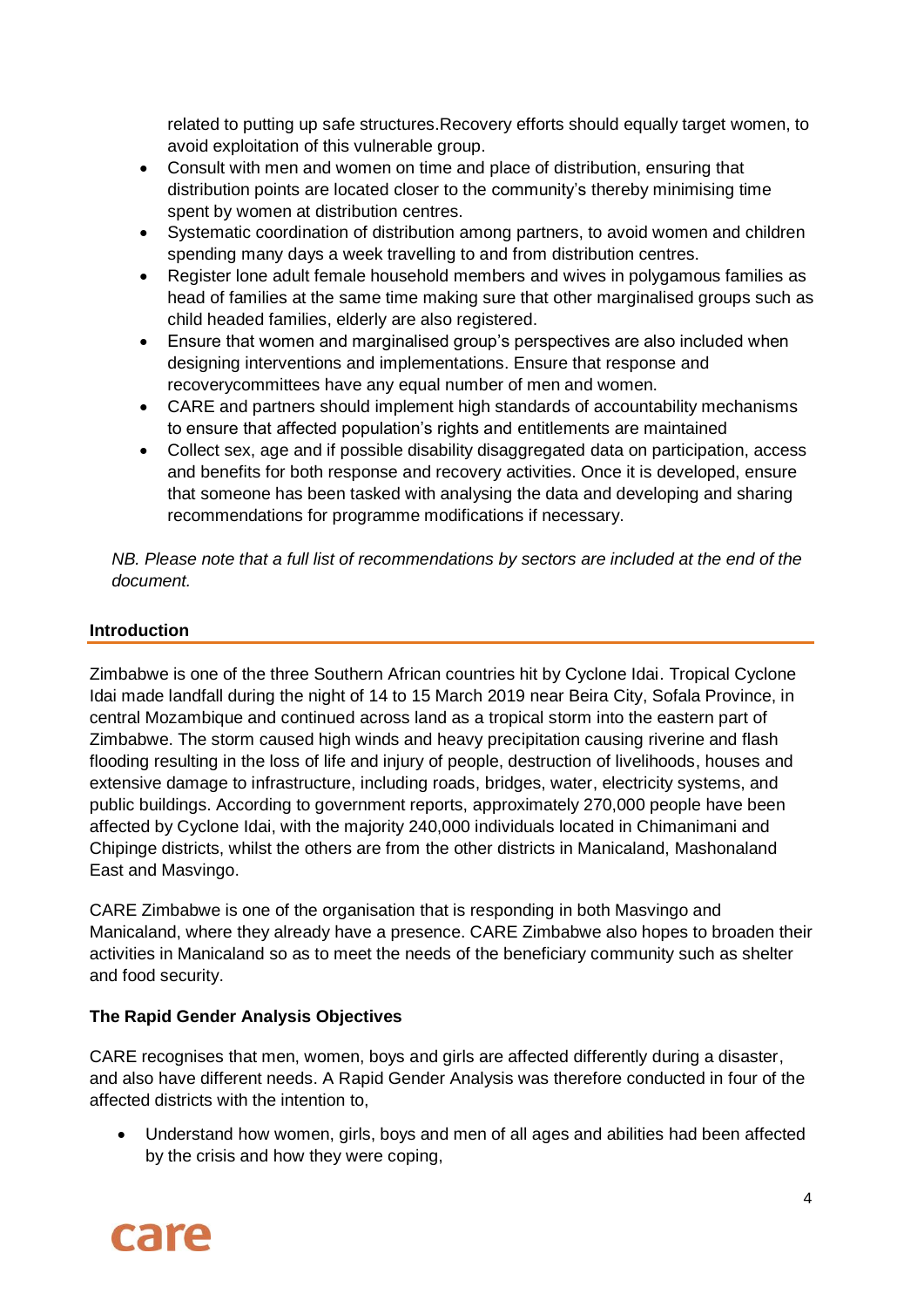- Come up with recommendations aimed at addressing the distinct assistance and protection needs of the different groups in the designing of sectorial and multi-sectorial response and recovery programmes.
- identify and realise emerging opportunities to facilitate and promote the participation and leadership of all segments of affected communities with a particular focus on women and adolescent girls, as well as people from marginalised groups, such as the elderly and people with disabilities.

# **Methodology**

The CARE Zimbabwe Rapid Gender Analysis (RGA) was built up progressively using a range of primary and secondary data. Primary Data collection was done from the 1st of April to the 4<sup>th</sup> of April, though data had been progressively collected from the onset of the emergence. The Rapid Gender Analysis will continuously be updated as new data especially Sex Age Disaggregated data is availed and new issues emerge.

Research methods included a review of secondary data and the collection and analysis of primary data. Primary data was collected using tools developed by CARE's Emergence team, and these included key informant interviews (KII), focus group discussions with groups of men, women, boys and girls, and the gender protection tool that uses field observation to get a snapshot of gender and protection issues. Data was collected from four of the districts affected by cyclone Idai, Chimanimani, Buhera, Chipinge and Mutare. In each district the team managed to conduct FGDs with men, women, girls and boys in two wards. Key informant interviews included village health workers, teachers and councillors.

It should be noted that some of the areas in some of the districts were not fully accessible at the time of the Rapid Gender Assessments and information is still trickling in from some of the affected areas. Furthermore, the initial assessments had not been done with a gender lens, so little or no disaggregated data was available at district level.

### **Demographic profile**

Zimbabwe has an estimated total population of 13 572 560 of which 52% are women and 48% are men<sup>1</sup>. Of this population 68% is rural based. Women also constitute the majority of those who are in the rural areas, whilst men constitute the majority of those who migrate internally and externally in search of employment opportunities. Inter - censal data shows that they are more male emigrants, 62% as compared female emigrants 38% that are count for a high number of female headed households in some of the areas. 2

An estimated total of 270 000<sup>3</sup> people equivalent to  $+/-$  54 000 households were affected by Cyclone Idai, with Chipinge and Chimanimani being the hardest hit districts. In Chimanimani and Chipinge districts, an estimated 240,000 people had been impacted. At the time of writing a total of two hundred and sixty eight deaths have been recorded, with Chimanimani reporting a total of two hundred and fifty one deaths, Chipinge six death, Mutare four deaths (two women, one child and one man) and in Buhera a child died when the house collapsed. Approximately 200 people reported injured in Chimanimani and Chipinge, with an estimated 500 people still

<sup>1</sup> <sup>1</sup> ZIMSTAT: 2017, Inter Censal Demographic Survey p4.

 $<sup>2</sup>$  lbid p 55</sup>

<sup>3</sup> OCHA: Zimbabwe Revised Flash Appeal January –June 2019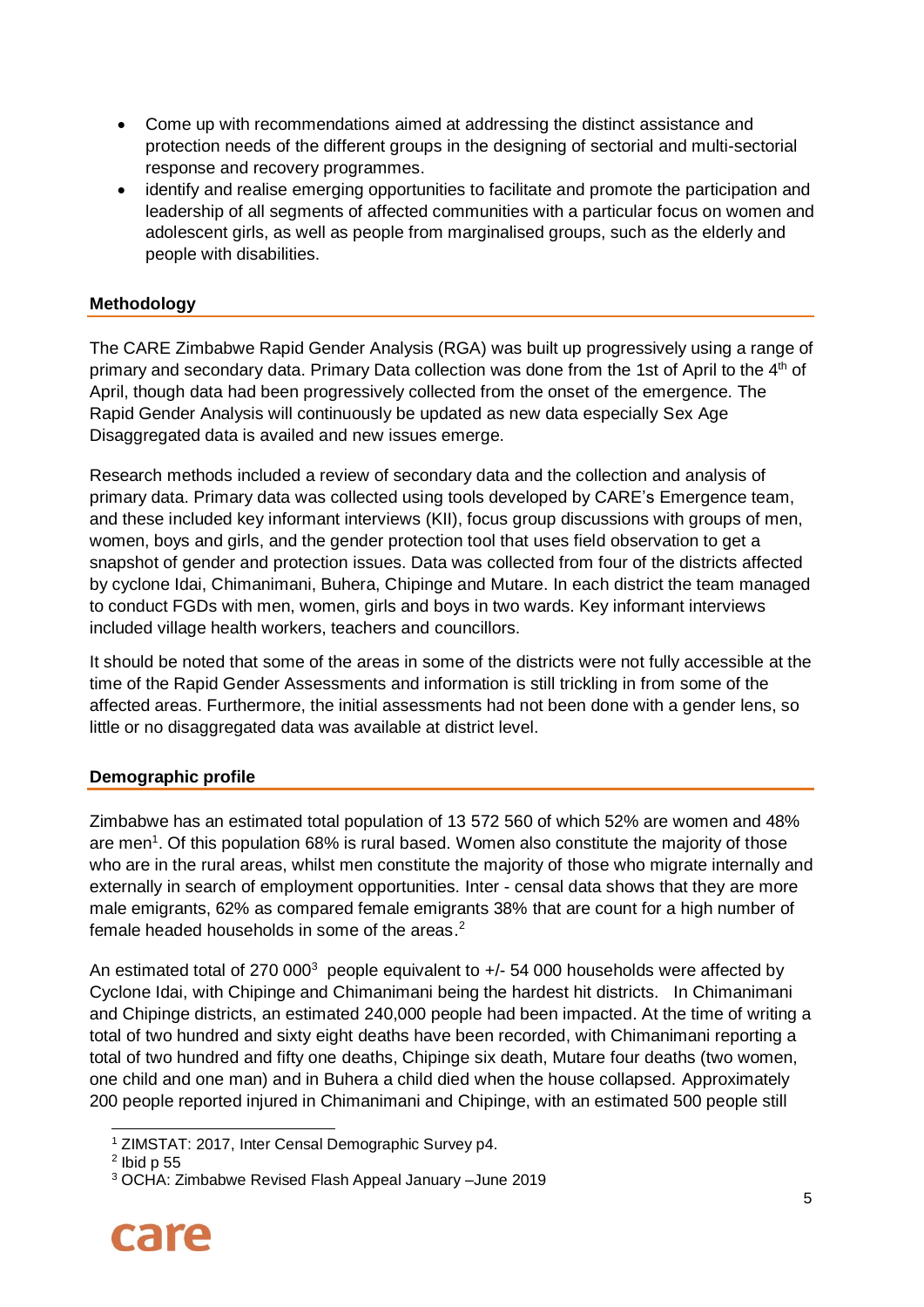missing in Rusitu Valley (Chimanimani). The number of deaths recorded is expected to rise as the new areas become accessible and the affected areas collate their information.

Nearly 4,500 people were displaced and at least 16,000 families are in need of shelter and assistance. Data collected from the 7 shelters in Chimanimani during the Rapid Gender analysis showed that women constituted the majority of those at IDP centres. Of the 1387, individuals that had sought shelter in Ward 15 Chimanimani, 868 of these were women.

The IASC reported that an estimated 37 per cent (121,000 people) of the rural population in Chipinge district require urgent food assistance, and 77 per cent (114,000 people) in Chimanimani. At least 35,000 households - with over 120,000 women and over 60,000 children are in urgent need of protection interventions in Chimanimani and Chipinge district. (*Zimbabwe Flash Update No5).* In Zimbabwe, the impact of the cyclone is overlapping with the existing food insecurity crisis that has left more than 5 million people in need of humanitarian assistance.

### **Findings and analysis**

<span id="page-6-0"></span>Assessment findings are structured around CARE's core areas of inquiry and CARE's anticipated sectoral areas of focus that is Food Security and Nutrition, Shelter and WASH

#### **Gender Roles and Responsibilities**

Cyclone Idai that hit Southern Africa in March led to an increase in the volume of work at household level. Generally women in Zimbabwe work  $16 - 18$  hours<sup>4</sup> a day, during agricultural season, 49% of the time is spent in agricultural related activity and 25 % committed to family care. The flash flooding and riverine resulted in a significant destruction of homes. Both men and women are involved in the reconstruction of destroyed homes. According to the community, women were busy clearing debris from the damaged houses whilst men were building temporary shelters. Female headed households that did not have any adult male, were also building temporal shelters for their families. Mutare and Masvingo have an average of 42% female headed households. In an FGD held in Chipinge women reported that they were overwhelmed with responsibilities; rebuilding destroyed shelter, performing household chores and searching for food. In Buhera, during the day some of the women go back to their family plots to try and harvest the little agricultural produce that was not destroyed, leaving them with limited or no time to rest.

The washing away of grain as well as destruction of fields and gardens has seen a depletion of food stuff at household level, making women's position difficult. Women have the primary responsibility for food provision at household level that is even households were men are present. According to some of the women interviewed, "*when there is no food within the house, the men leave and women are left to deal with the hungry children*". This places an extreme burden on women and is also a potential source for domestic violence. Most of the families were waiting for food assistance from government and donors to help augment their depleted or nonexistent reserves.

### **Food Security and livelihoods**

<sup>-</sup><sup>4</sup> FAO. 2017. National Gender Profile of Agriculture and livelihood – Zimbabwe Country Gender Assessment Series. Harare

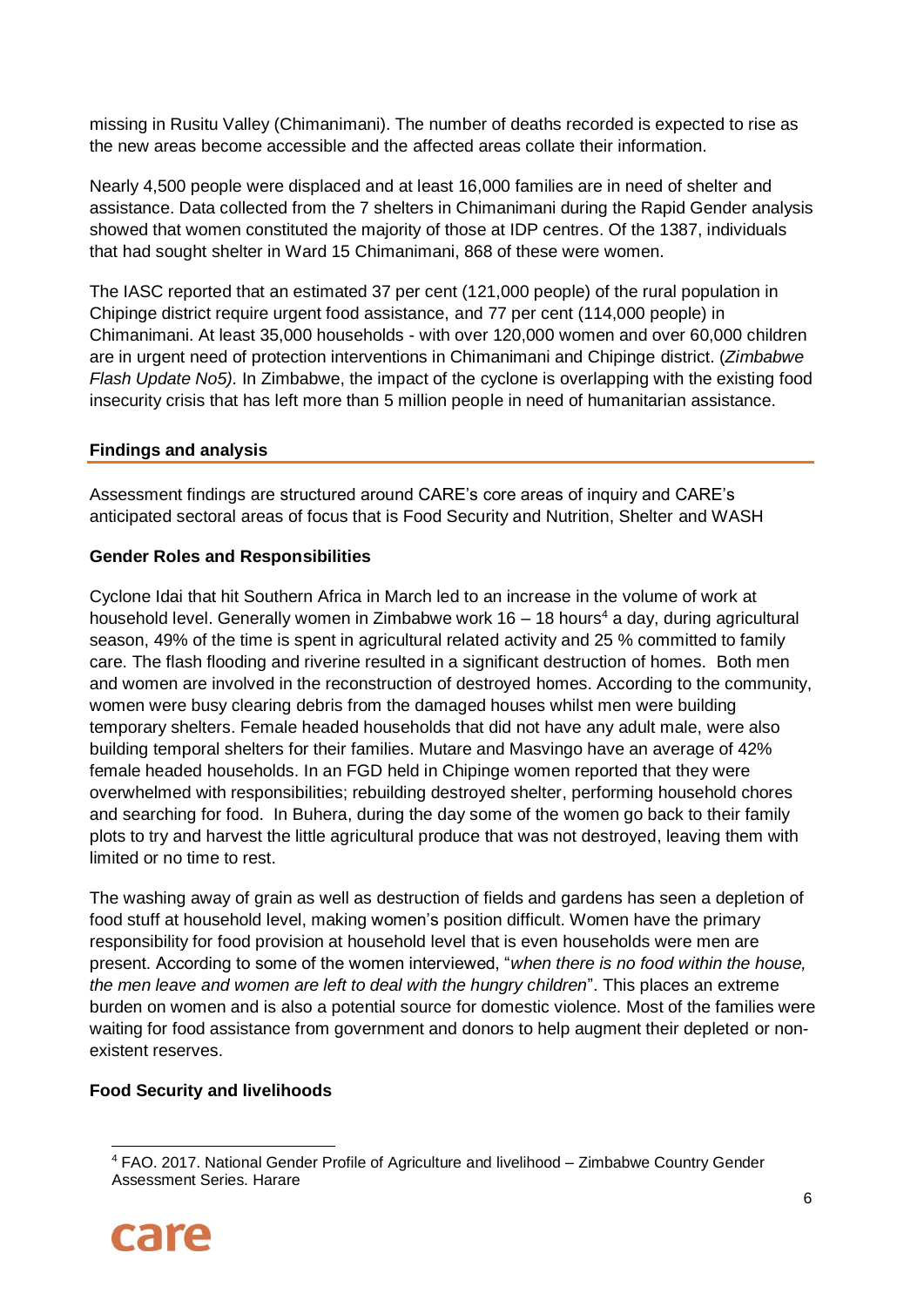Livelihoods in all cyclone affected areas of Manicaland, Masvingo and Mashonaland East provinces have been affected with immediate and long term impacts on food security especially among poor households. According to the Zimbabwe Vulnerability Assessment Committee (ZimVAC) report for 2018, most of the rural population rely on land for their income and food provision.<sup>5</sup> 86% of women are small scale farmers who are also engaged in horticulture farming at a small scale. Most of their products are sold locally. The flooding of fields and gardens therefore affected women's access to food and income.

According to the primary data collected there was significant damage to the crops and livestock in both Chimanimani and Chipinge. Women interviewed during the assessment reported having their livelihoods destroyed as gardens and fields were flooded and small livestock and grain reserves washed away. Livestock traditionally provides a major source of insurance against any crisis, whilst for women, chickens provides a ready source of income and can be sold locally.

Prior to the Cyclone, most of these districts were already facing heightened food insecurity, as a result of the prevailing drought and a deteriorating economic situation. Three districts assessed Mutare Rural, Chimanimani and Chipinge had been categorised as IPC Phase 3 (Crisis) whilst Buhera had been categorised as IPC Phase 4 (Emergence)<sup>6</sup>. Cyclone Idai that resulted in fields and grain stokes being washed away is likely to move most of the population in the affected districts into IPC Phase 4 or catastrophe. In Mutare Rural, some of the communities reported reduced number of meals, relying on wild okra for relish as some gardens had been flooded. The shortage of food within the household puts children and pregnant women who require elevated nutrition needs at risk. Furthermore, women because of their primary responsibility for the provision of food will have limited time to engage in other activities as they would be focussed on finding food. It was also strongly feared that the heightened food insecurity could lead to an increase in early child marriages as impoverished households would marry off their girl children in return for food and cash. During the last El-Nino an increase in child marriage had been noted.<sup>7</sup>

# <span id="page-7-0"></span>**Access and Control of Resources**

Men and women have differential access to resources. Men have more access and control over productive assets such as land, cattle and farming implements, training at community level. Women on the other hand have access and control over household items.<sup>8</sup> In some of these communities, most of these household items were also washed away. Distribution of Food Aid and Non Food items (NFI) has started in some of the affected areas. It was observed, that distribution of assistance was being done through the head of the household, in cases were men and women were living together, men were registered. Distribution through the predominantly head of the household as the recipient of assistance has negatively affected some apostolic households that are polygamous. Women from polygamous union reported that food that had been accessed through the head of the household had not been enough. The distribution therefore affected and further marginalised this specific group. Women from polygamous unions normally has a reduced ability to access and control resources. Women requested that they be registered as the main recipients, especially in such cases, and also taking into consideration their significant role in food provision. Some women also expressed fear that men will misappropriate the aid, using the food or cash for alcohol. Non Food items

1

<sup>8</sup> FAO, 2017. P 6



<sup>5</sup> ZIMVAC. 2018, Rural livelihoods Assessment Report

<sup>6</sup> UNOCHA, Feb 2019, FLASH appeal January– June 2019

 $<sup>7</sup>$  lbid. p8</sup>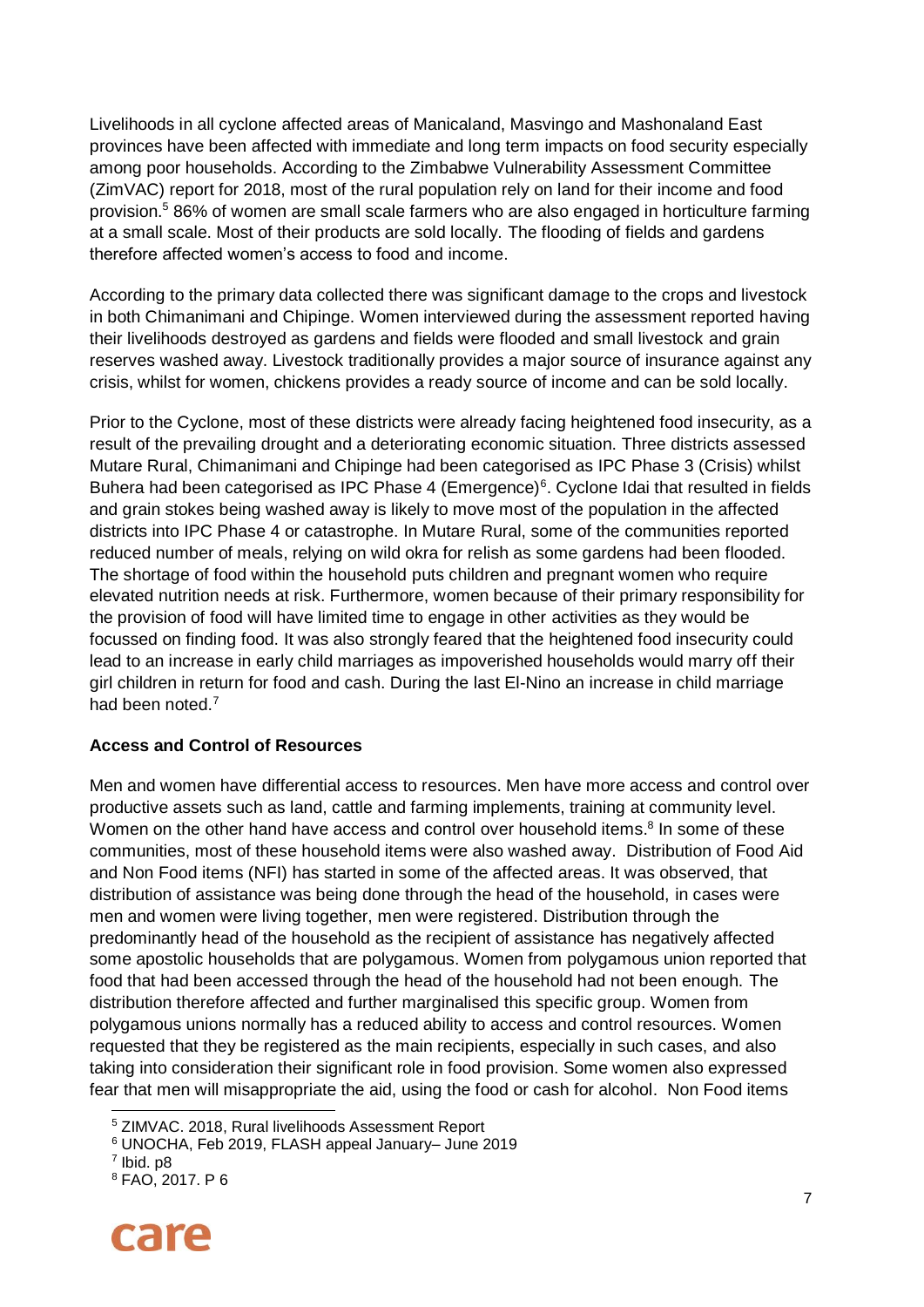distributed included, tents, buckets, aqua tabs; as well as food. Men have control over tents and women are in control of items such as buckets and food items. CARE also distributed dignity kits that had sanitary wear and undergarments to women and adolescent girls.

## **Access to services and resources**

At one of the clothes distributions that the team observed that only a few women and children had been able to grab some of the clothes, as those who were faster and physically strong had been able to get the clothes. Such ad hoc distributions create challenges for women, children, the elderly and disabled. Furthermore, it creates an environment rife for violence, sexual exploitation and abuse.

In Mutare district, the unavailability of water at affected clinics and inaccessibility of the health institutions led to an increase in home births. One of the affected clinics reported that three out of nine births known to clinic staff had taken place at the clinic. This puts pregnant women at risk of maternal mortality. Access to service is also affected by cost. Women in Ward 23 in Chipinge informed the team that the \$5 RTGS fee required for service was beyond their reach. The situation could have been worsened by the destruction of their livelihoods, a ready source of income. The flooding of gardens and washing away of chickens has constrained cash flow at household level.

It was also noted that communities were travelling long distances and multiple time to access assistance. Most of the distributions were being done at ward centres, thus affecting people coming from the furthest village. It was observed that some women and children were travelling an average distance of 10km. In Chimanimani, of the 13 districts, 6 of them were still inaccessible, and assistance was being airlifted. Partners using road transport, could only access the other 7 districts. Government were using soldiers to distribute assistance, and most of the women were not comfortable, due to past relations with the army as well as the way army relate to communities.

# **Access to markets**

Some of the markets were not fully functional due to destruction of road infrastructure and the mobile phone network. The destruction of the mobile phone network was also likely to affect trading, as most people use mobile money. Basic food items such as oil, flour, rice, mealie meal, sugar, and salt were available on the market, although in limited quantities. This could lead to price increases and/or scarcity of food in markets. An assessment at the local business centres revealed that prices for sanitary wear had risen to seven (7) RTGS dollars for a pack of ten pads forcing women and the girl child to resort to unhygienic menstrual management, such as using papers and old clothes. In some areas women were also having challenges take their produce to markets. The least affected markets were trading and facing increased demand and restocking challenges. Cash availability and increase in market prices will negatively affect the communities that are already cash strapped.

### **Participation in programs and assessments**

Dominance of men in key decision-making position at community level in both traditional and elected positions has several implications for response and recovery programming. The initial assessment conducted tended to target people in leadership. Women constitute 13 % of those

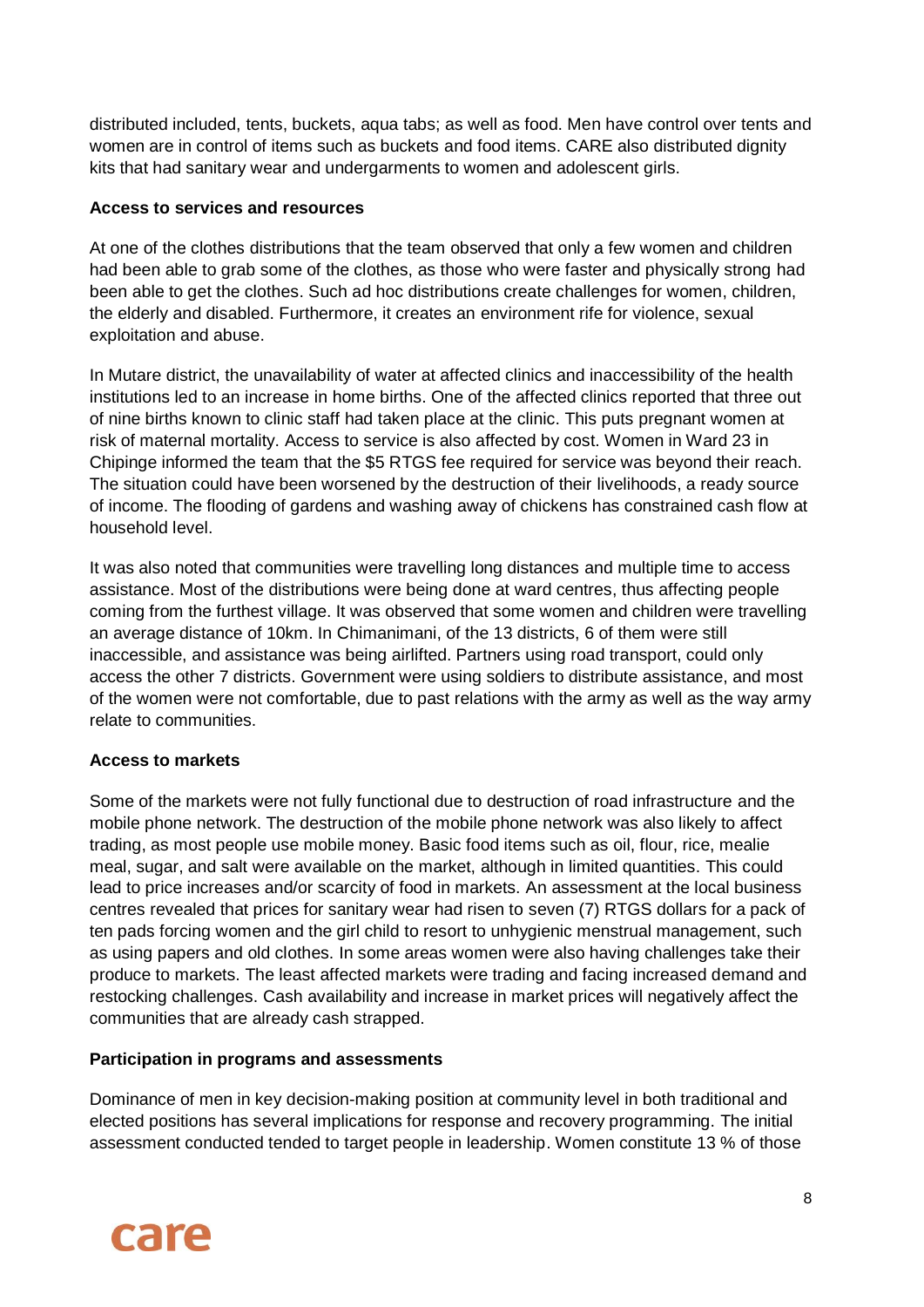currently elected into local governance in Zimbabwe.<sup>9</sup> Traditional positions normally follow the male line. With fewer women representation, their voice is limited, impacting on decision making process. Few meetings and assessments had been conducted in the affected areas. Women's participation in these meetings is limited due to their engagement in family care, and also the social-cultural norms that prevail in the area, especially in Chipinge. In some areas in Chipinge, women are not encouraged to speak in public forums. Women reported that most of the meetings are being held at the Village Head's homesteads. In Chipinge, the assessment team heard that women had not been given an opportunity to air their concerns as men had taken precedence during the crisis period, reverting to old practices. In addition children, both boys and girls are not given the space to participate and contribute to the ongoing discussions.

# **Gender Based Violence**

According to the Inter-Agency Rapid Assessment conducted during the first few days of the crisis, 120,000 women and 85,000 children, are in dire need of protection interventions especially in the two districts of Chimanimani and Chipinge. Violenceagainst women or the girl child is a common phenomena in Zimbabwe. According to the SADC barometer (2016), 68 percent of women in Zimbabwe have experienced GBV in their life<sup>10</sup>. The Inter Agency Rapid Assessment identified various triggers for GBV related to the cyclone and the response. The IASC noted a breakdown in the systems as some of the police had been affected by the cyclone. This was likely to affect reporting and management of GBV cases. Proper handling and management of GBV cases by police was cited as a concern by women at the Odzi illegal settlement, Ward 31 in Mutare. Also noted was food and NFI shortages, unusual and unsafe alternative paths, limited livelihood options, lack of privacy and safe spaces at the transit camps, inaccessibility for GBV and SRH services and gender insensitive sectorial programming and also most of the response teams both Government and Humanitarian are male dominated<sup>11</sup>.

At the stabilisation camps that had been established there was no adequate protection, lighting and sanitation facilities. Women, men, boys and girls were using the same toilets that did not have locks. There was also no bathing facilities at these transit camps. Some of the transit camps have also been set up in public spaces. In Buhera, one of the transit camp has been set up at a business centre where they are beerhalls. One of the girls interviewed reported that some of the men were passing sexual comments at the girls placing them at risk of sexual abuse.

Government focus during the initial stage has been more on the provision of psycho-social support to the affected communities, especially school children. Safeguarding and risk of transactional sex at rescue coordination centres where the army was operating had not been prioritised.

From the FGDs, it came to light that dignity and privacy of women and girls has been compromised, as families are sharing accommodation at the transit centres. For example, in Buhera, a father, his sons and family were sleeping in one hut that had not been destroyed. At some holding camps, men and women had separate sleeping spaces, but no family shelters has been established as yet. This raises protection issues for women and girls. The women (single) and adolescent girls interviewed in Odzi reported not feeling safe, and considered themselves vulnerable to sexual abuse. Two female participants reported having been attacked

<sup>11</sup> Inter-Agency Rapid Assessment Appraisal update, March 2019



<sup>1</sup> <sup>9</sup> RAU. September 2018, A gender audit of the 2018 elections

<sup>10</sup> C. L Morna et al. 2016, SADC Gender Protocol 2016 Barometer, p160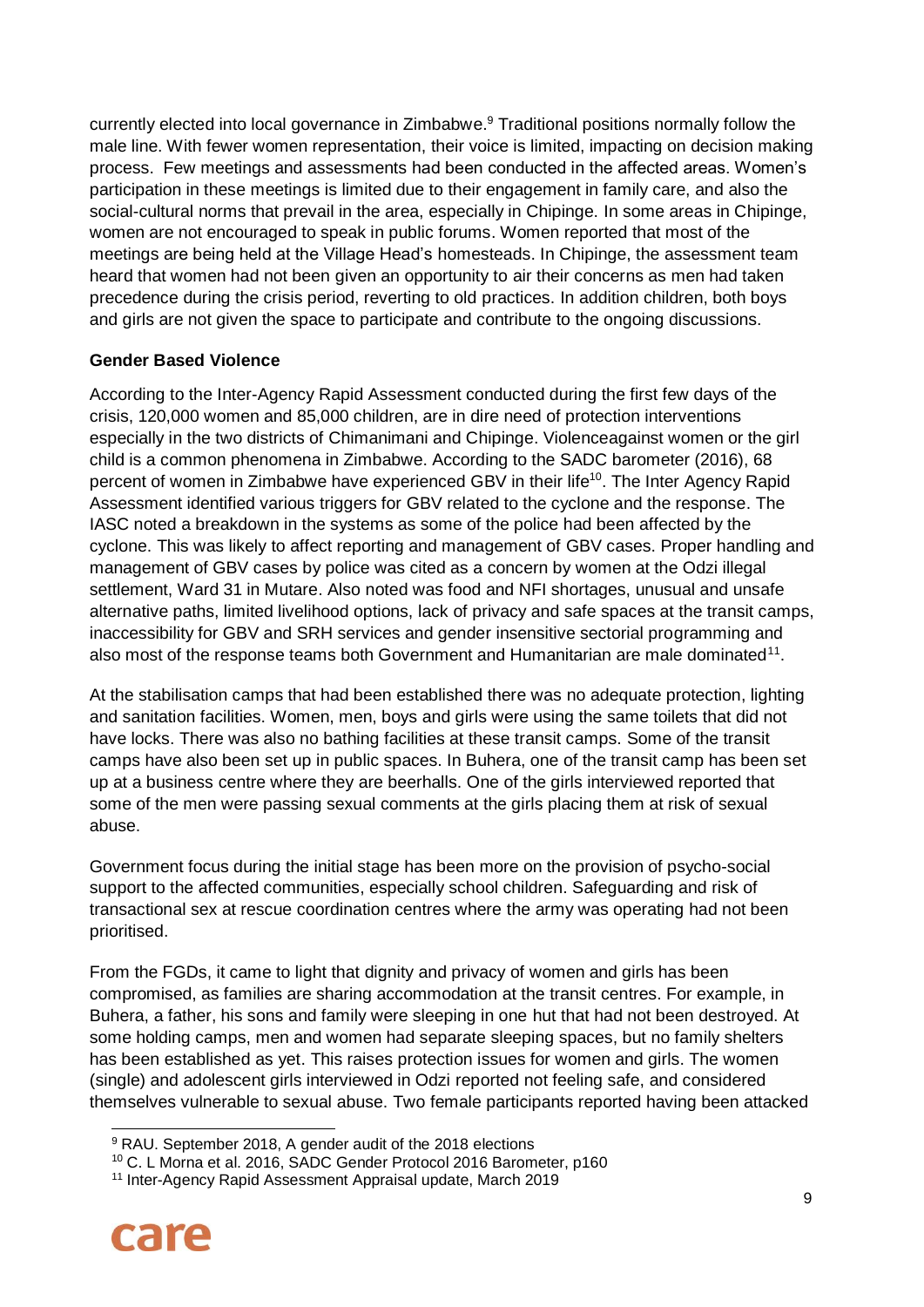in the past, and felt that the cases had not been handled properly as a result of what they called 'ineffective, weak, reporting system'.

The community has lost family and friends. Everyone is traumatised by both the flooding and the displacement. Discussions revealed that boys, girls, men and women are equally devastated and some have nightmares of water getting into their houses or houses collapsing. One woman in the FGDs mentioned that her children sometimes wake up at night screaming "*the house is collapsing*". So women not only have to deal with their own grief but have to provide support to the children.

Musasa organisation has set up two shelters and safe corners for women and adolescent girls in Chimanimani, which leaves out the other affected areas and IDP centres.

# **Child Marriages**

Fears of an increase in child marriages were reported in Mutare District. Mutare District has a higher population of members of the Apostolic Church who practices or known to engage in child marriages. According to the FGDs, the disruption of the school system that had seen a reduction in the number of attendees was likely to result in some of the girls being forced to marry early. In the absence of the monitoring and surveillance system provided by Ministry of Primary and Secondary Education, girls' vulnerability was heightened. In Chimanimani, 33 primary schools and 10 secondary schools were officially closed and are expected to re-open on 23 April 2019 to compensate for time lost.

School dropout was also likely to increase as some of the children had lost guardians. Two of the girls interviewed in Mutare RDC were not sure whether they would be able to continue with their studies following the death of their guardians. When boys and the girls were asked about their needs as well as priorities, both groups indicated fees and stationery, with girls also requesting sanitary wear and panties. ZIMVAC in 2018 had noted an increase in the number of school dropouts as a result of inability to pay fees. For girls, in particular, school dropout can lead to family separation, child labour and early marriage. During the 2015-2016 El Niñoinduced drought, there was also a reported increase in cases of early child marriage, and the pattern is likely to be repeated if counter measures to keep the girls in school or occupied are not put in place.<sup>12</sup>

# **Coping strategies**

As a result of the Cyclone, some of the members of the community, have had their coping strategies compromised. In cases of crisis, such as drought, communities in the area engage in various coping strategies that includes selling fire-wood, brewing and selling beer, selling river sand and gardening. However, during discussions, both men and women indicated that they were currently relying on external support from the Government, Non-Governmental Organisations (NGOs), host neighbours and relatives. In other areas that had not been heavily affected men are selling firewood whilst women are brewing beer, both of which are illegal activities and attract a penalty. Alcohol abuse also fuels GBV within the home.

In Odzi, it was reported that men are engaged in gold panning and road construction to augment their income. Women participation in these sectors is limited due to social cultural norms and stereotypes that surrounds mining and road construction. According to the women,

<sup>12</sup> UNOCHA, February 2019, FLASH appeal, p 8



 $\overline{a}$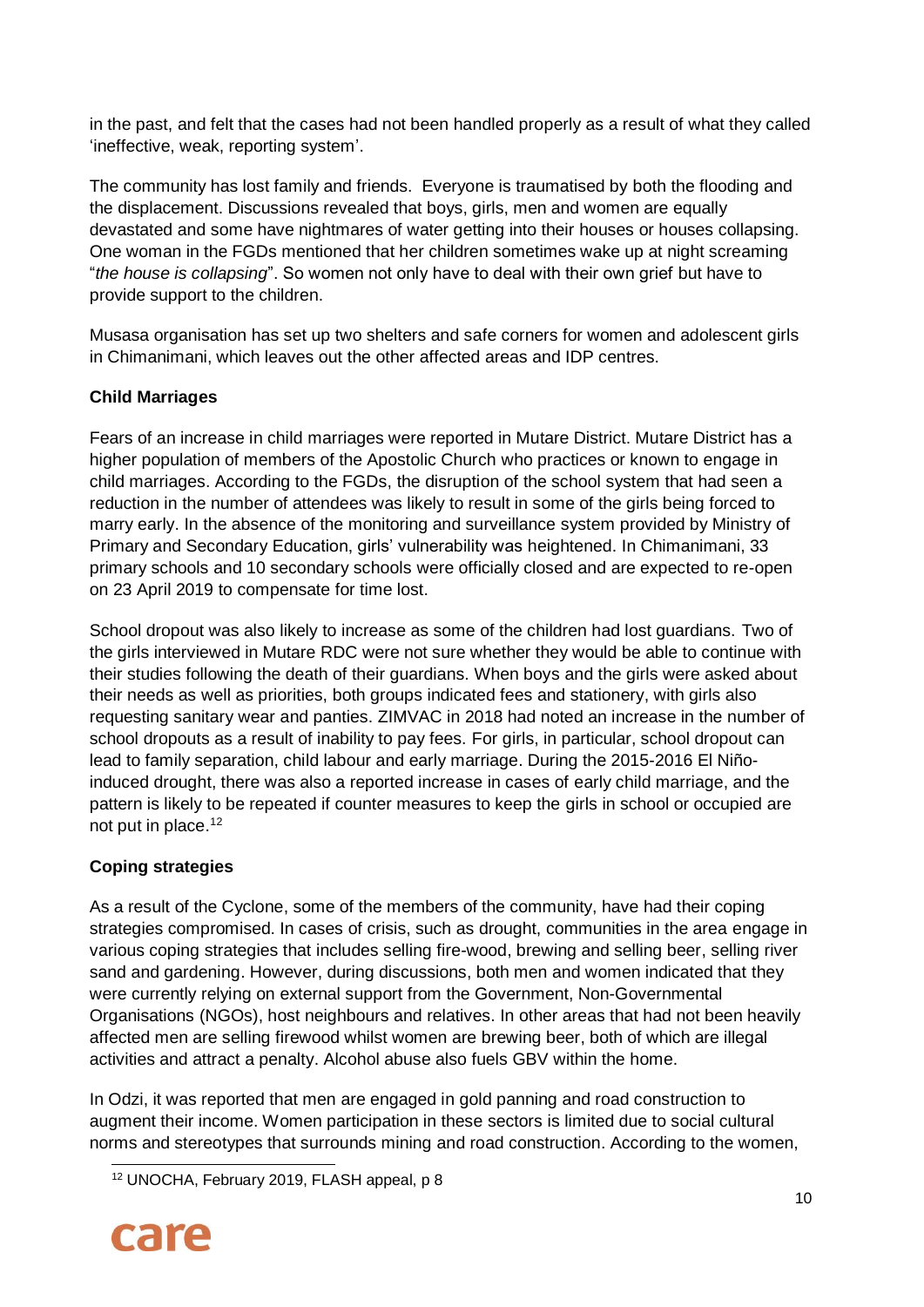"*menstruating women are associated with bad luck, as such they are barred from mining"*. With limited livelihood options there is therefore an imminent risk of women and the adolescent girl engaging in survival sex or transactional sex.

Those in affected areas hoped that humanitarian organisations would help facilitate recovery through the provision of water, fencing material, farming implements and inputs.

# **Shelter**

The Cyclone resulted in the total and partial destruction of houses in the affected areas. In Manicaland, it is estimated that there is over 16,000 households who had their houses totally or partially destroyed, 8,000 in Chimanimani, 3,000 in Chipinge, 1,000 in Buhera and 4000 in Mutare. In Masvingo province an estimated 6300 households were reported by the local government to be in need of immediate assistance in Bikita, Gutu, Zaka, Chiredzi, and Masvingo. Some affected families are staying at IDP centres, whilst other families are staying at their neighbours and relatives houses, or in partially destroyed structures. Some families in Chipinge reported that they were building temporary shelters to stay in or staying in partially damaged houses as they did not feel comfortable staying with their neighbours or relatives, whilst other families were sleeping in the open. One of the child headed families visited, four children ranging from 14years to five years, were sleeping in the open as their house had been destroyed. This exposes the families to further risks as some of these structures now have structural flaws. Some of the women who were in IDP centres expressed the hope that government quickly relocate them so that they can resume normal life. Overcrowded IDP centres, shared accommodation increases the protection risks for women and the adolescent girl as well as compromising couples privacy. Young boys and girls interviewed found the whole experience of shared accommodation uncomfortable.

# **Skills at community to assist with shelter reconstruction and recovery**

Men and women have different skills and capacities. Men are skilled in building, carpentry and brick moulding, while women have limited skills in construction. This is likely to affect female headed households and child headed families' immediate access to shelter. Women have skills in sewing, gardening and brick making. Communities in ward 3 Chipinge highlighted that for reconstruction, they would need assistance with cement and roofing materials.

# **Water Sanitation and Hygiene**

Most water points and systems were destroyed by the cyclone and people are accessing water from rivers and unsafe sources, putting them at risk of cholera and typhoid. Recently cases of cholera were reported in Harare and Gweru in Zimbabwe.<sup>13</sup>. According to the councillor for Ward 22, 7 pupils from Chipendeke had complained of diarrhoea related illness. Whilst reports from Mozambique had reported a cholera outbreak that could easily cross over to Zimbabwe due to shared borders. This puts the community in imminent risk. In Chipendeke, Mutare Rural District Council, women reported that the deep well had been silted, resulting in women walking 40 minutes to the closest source for safe water. This has forced most families to use contaminated water. Long distances to water source creates security and time poverty issues for women, who in most of these communities have the primary responsibility for fetching water

 $\overline{a}$ <sup>13</sup> UNOCHA, February 2019, FLASH appeal, January – June 2019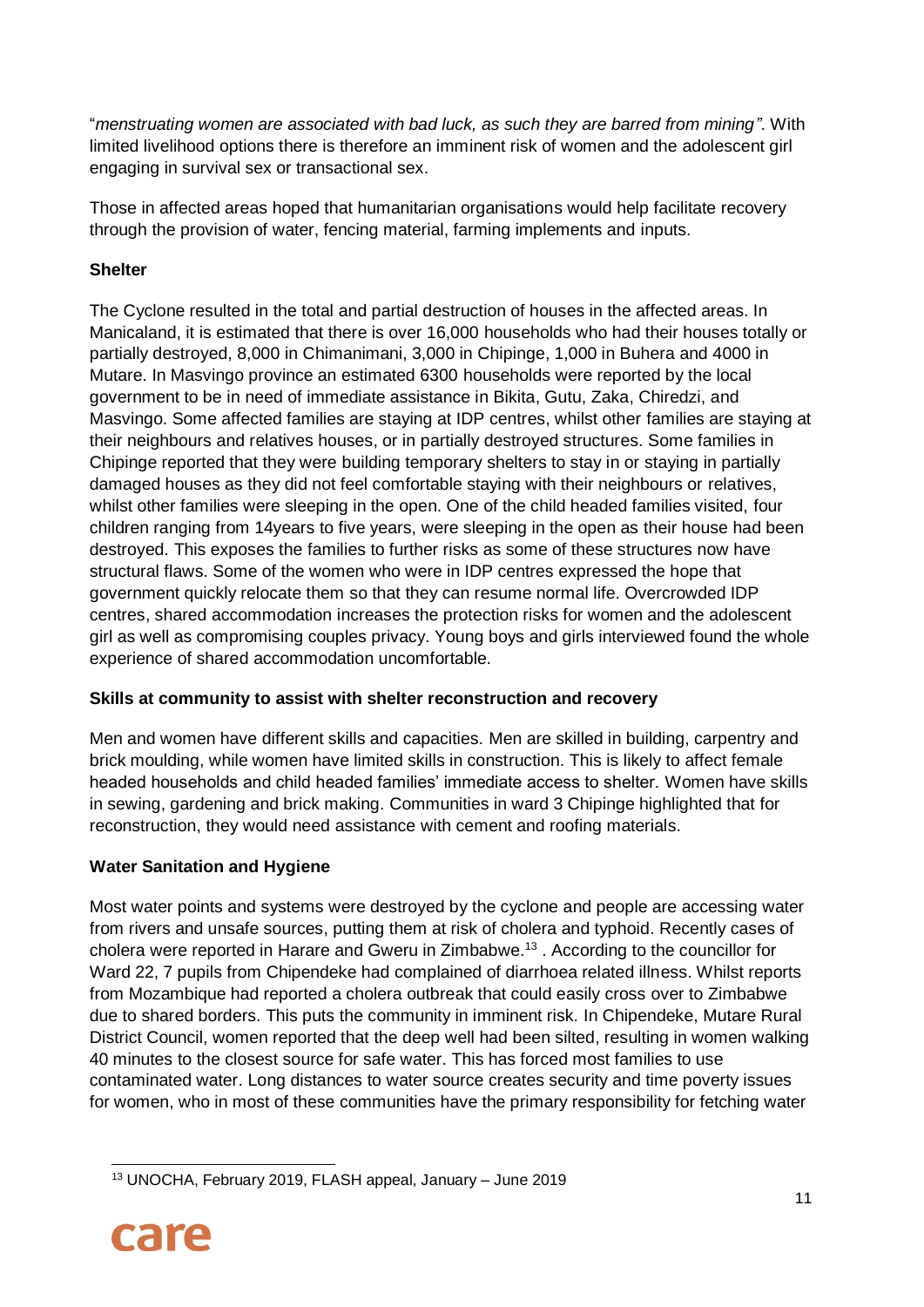and care giving. The girls will also be affected as they will be called upon to assist with fetching water, thereby compromising adolescent girls' access to education.

Sanitary facilities were destroyed during the cyclone. One of the villages in Mutare RDC, Ward 22, which had previously attained open defecation (ODF) status had most of the toilets destroyed by the cyclone. Women, men, boys and girls have been forced to revert back to open defecation. Which exposes women to sexual harassment and abuse. In the transit centres, there are no adequate sanitary facilities. For example at Skyline command centre, there is only one toilet for more than 400 men, women, boys and girls. This causes protection risks for women and adolescent girls in particular, as most of these toilets do not have internal locks, lights and women also do not have access to separate toilets.

### <span id="page-12-0"></span>N**eeds and Aspirations**

During the RGA men, women, boys and girls were consulted on their priorities and needs. It was observed that most of the items prioritised by both men and women were related to their specific gender roles and responsibility. Men requested assistance with the provision of axes, sickles and farming implements that would assist them in shelter reconstruction, restoring family unity and reviving economic activities. This is central to men's cultural roles as head of the household. Women asked for temporary shelter, buckets, food, kitchen utensils, clothes, blankets, farming implement, sanitary wear, under garments that would enable them to maintain their dignity and privacy as well as help them to fulfil their dual roles of caring for the family and providing food. There was no significant difference in needs for both the boy and the girl child whose requests were mainly related to improved access to education, except in the case of girls who also requested sanitary materials and under garments.

# **Conclusion**

The RGA conducted in the affected areas, enabled men, women, boys and girl to articulate their immediate and recovery needs. This will allow for relevant and responsive interventions and targeted support for the affected households. Initial assessments had not fully consulted women, efforts should be made to consult both men and women during the designing, implementation and assessment of response and recovery initiatives. Damaged roads and infrastructure, flooded rivers have compromised children's access to schools, and women and teen age mother's access to health facilities resulting in home births that in turn impact on their health and child mortality. Shared and overcrowded accommodation at IDP centres, neighbours house and relatives have compromised individual privacy and put women and adolescent girls at risk of GBV and sexual abuse. Affected communities requires urgent humanitarian support, both food and non-food items, and capacity building initiatives.

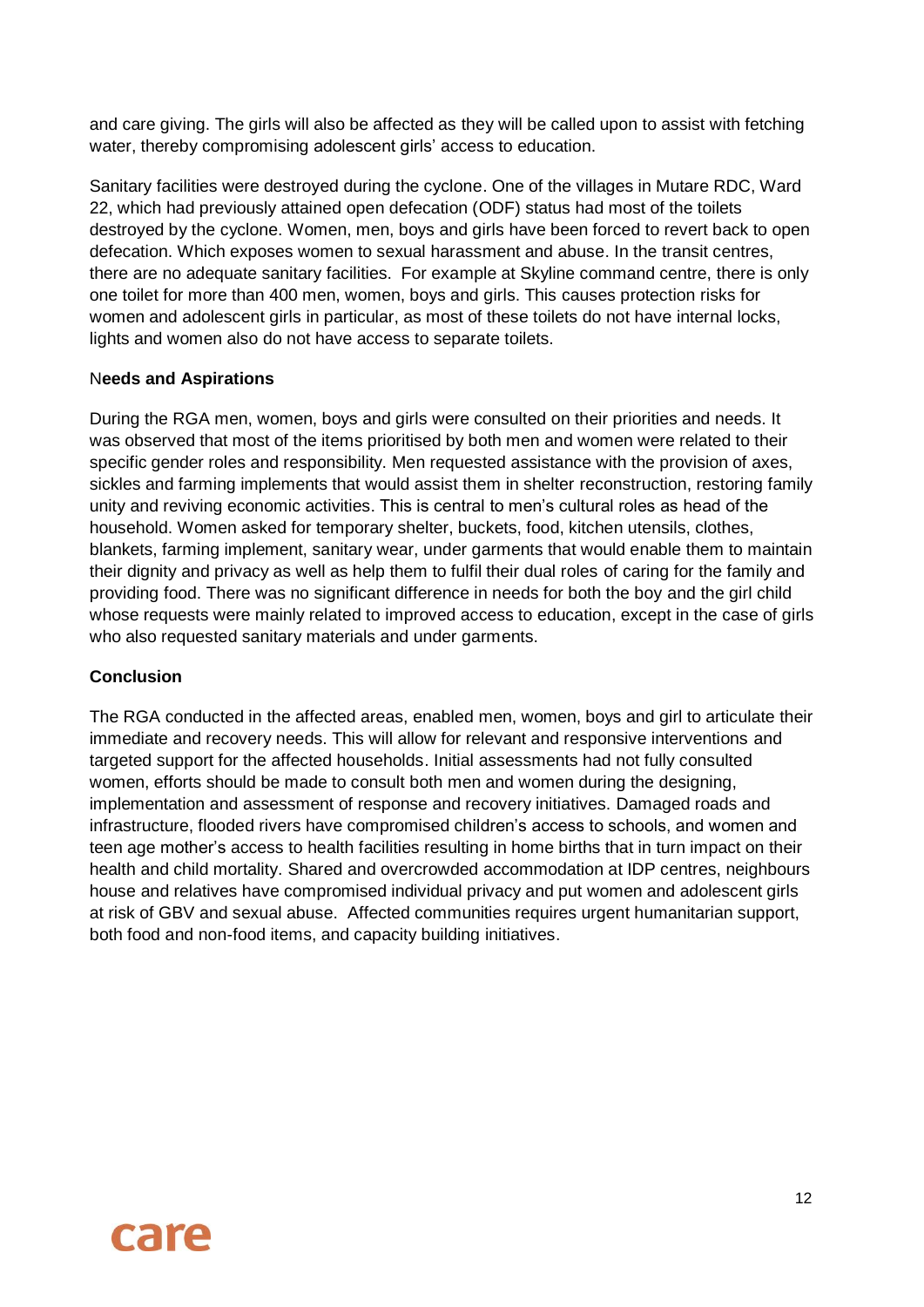#### <span id="page-13-0"></span>**Recommendations**

#### **Overarching recommendation**

The Rapid Gender Analysis revealed some of the salient gender issues that needed to be addressed, to ensure an inclusive, effective and efficient response programming. CARE will adopt a gender transformative approach ensuring that men, women, boys and girls benefit from the programme interventions whilst at the same time working with communities to remove some of the barriers for men and women's equitable participation.

- Gender sensitive balanced teams CARE assessment and project teams should receive training in Gender in Emergence, induction on PSEA as well as sign the PSEA policy and Code of Conduct.
- CARE teams consult with women, and marginalised groups to identify and put in place any special measures required to ensure their meaningfully involvement and inclusion in planning, decision making coordination mechanisms for all sectors.
- Ensure that both men and women are equally represented in response and recovery committees. CARE should ensure that these committees are capacitated to carry out their roles in an effective, efficient and gender sensitive manner.
- CARE to put in place external complaints reporting mechanisms based on preferred methods identified by men, women, boys and girls and that are in line with CARE accountability mechanisms.
- Agree with communities and stakeholder on measures to ensure efficient and effective distribution process. Ensure that services are provided at places and times convenient to different groups and factors in their multiple roles.
- Recognising and understanding the polygamous nature of some of our communities will enable CARE to redefine heads of household to be inclusive of the other adult members (wives) and child headed families
- Engage local leaders, traditional and religious leaders, men and women in training in gender and protection issues for them to challenge and transform social norms and practices that perpetuate inequalities and fuel GBV at household and community level.

#### **Recommendation for Gender Based Violence Prevention and Management**

- Work with District GBV coordination sector to map out and strengthen capacities of existing GBV services, inclusive of community based structures. Ensure that all CARE staff and partners, community based structures are familiar with the referral systems and are able to refer survivors to appropriate support and service.
- A register and contact details including toll free numbers for GBV services should be availed to the communities for timely reporting.
- Include GBV prevention messages, referral pathways and community outreach activities
- Partner with women's organisations such as Musasa for direct service provision to women and adolescent girls. Musasa is already providing safe corners and shelter for women and adolescent girls in two of the camps in Chimanimani.

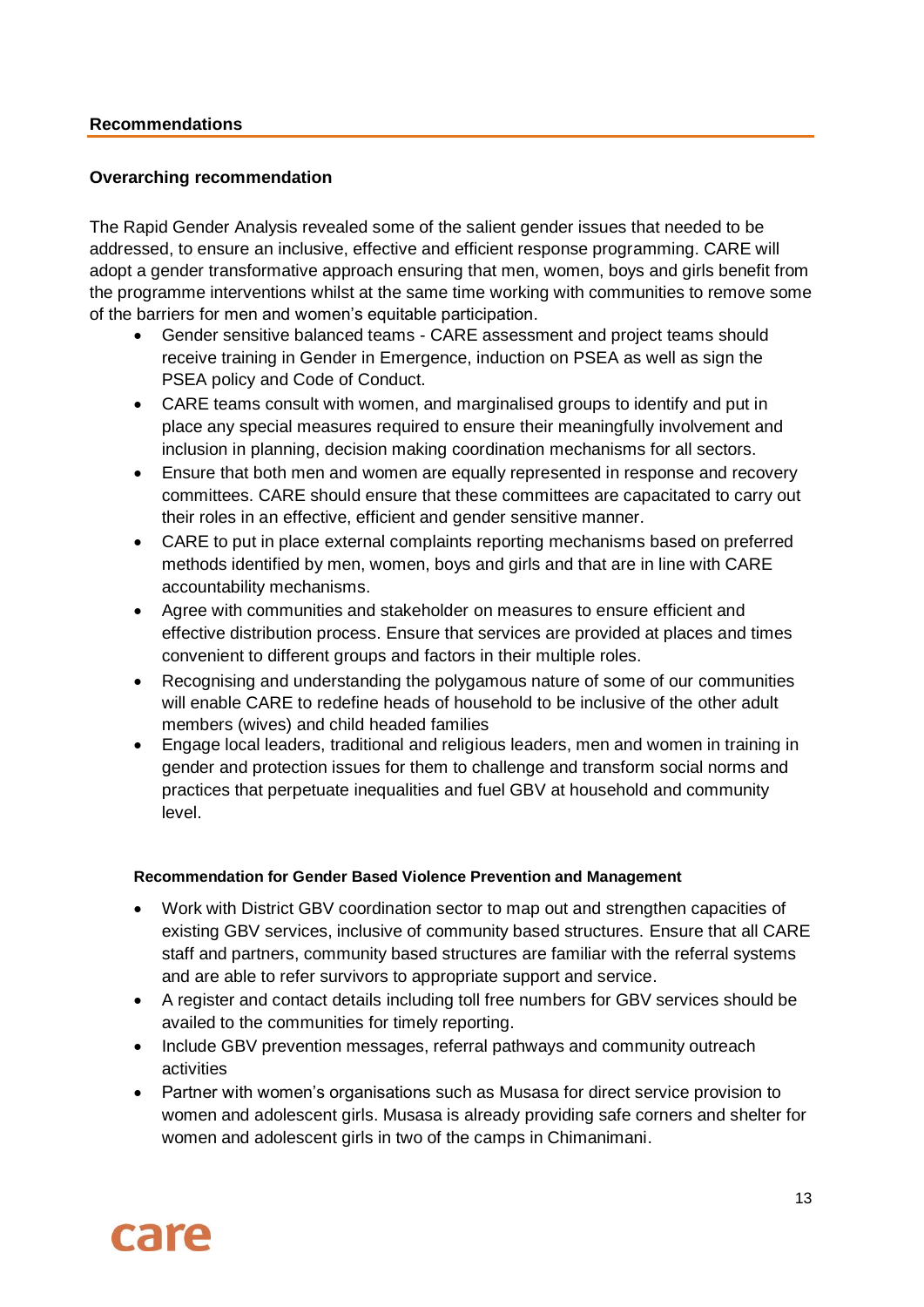# <span id="page-14-0"></span>**Food Security Recommendations**

- Engage men and women equally in the design of distribution, committee, and cashfor-work and training activities while at the same time ensuring that women are not overburdened.
- Ensure that food security programmes are designed to meet the nutritional needs of the general population, with special attention on supporting access to complementary foods for young children and to nutritionally adequate diets for pregnant and lactating women, in order to protect these vulnerable groups from immediate and lasting consequences of malnutrition.
- Engage men and boys and girls to assume some of the caregiving roles, freeing up women's time to engage in other economic and social activities
- Ensure that both men and women are able to access agricultural inputs and tools**.**

# **WASH Recommendations**

- Consult women, girls and people with mobility issues in choosing the design and location of water and sanitation facilities, and ensuring that the safety and security issues are considered.
- Provide torches for women, men, boys and girls, especially if they are accommodated at IDPs where they are no lights.
- Ensure that men and women have equal access to training on construction, operation, and maintenance of WASH facilities, and ensuring that specific hygiene needs are available on the local markets.
- Consult with women and adolescent girls about locally-preferred sanitary materials and their disposal and/or washing and drying. Provide adequate materials and facilities in cash or in-kind.
- Avoid automatically registering male heads of household only for WASH assistance. In consultation with men and traditional leaders facilitate the registration of members of vulnerable groups such as female headed households and child headed families.

# **Shelter & Settlements Recommendations**

- Provide tarpaulins and other temporary shelter materials for affected people to build separate or larger shelters to allow for privacy.
- Ensure that female-headed households, older people and people with disabilities have safe, dignified and equal access to shelter items. Include a separate line for the most vulnerable at distributions. If necessary provide support in transporting heavier items to their homes.
- Ensure that everyone has the ability and knowledge to use or construct the shelter items provided safely and effectively or has access to additional support. Target widows, female-headed households, child-headed households or those at risk of GBV as a priority or provide them with technical assistance in building/rebuilding their shelters. Train women as well as men in shelter construction, rehabilitation and maintenance, with an emphasis on safer building principles and healthy homes.

### **Market-Based Approaches and Cash and Voucher Assistance Recommendations**

When designing market-based approaches and using cash and voucher assistance (CVA),in consultation with men and women, ensure that men and women have equal access to the cash and vouchers

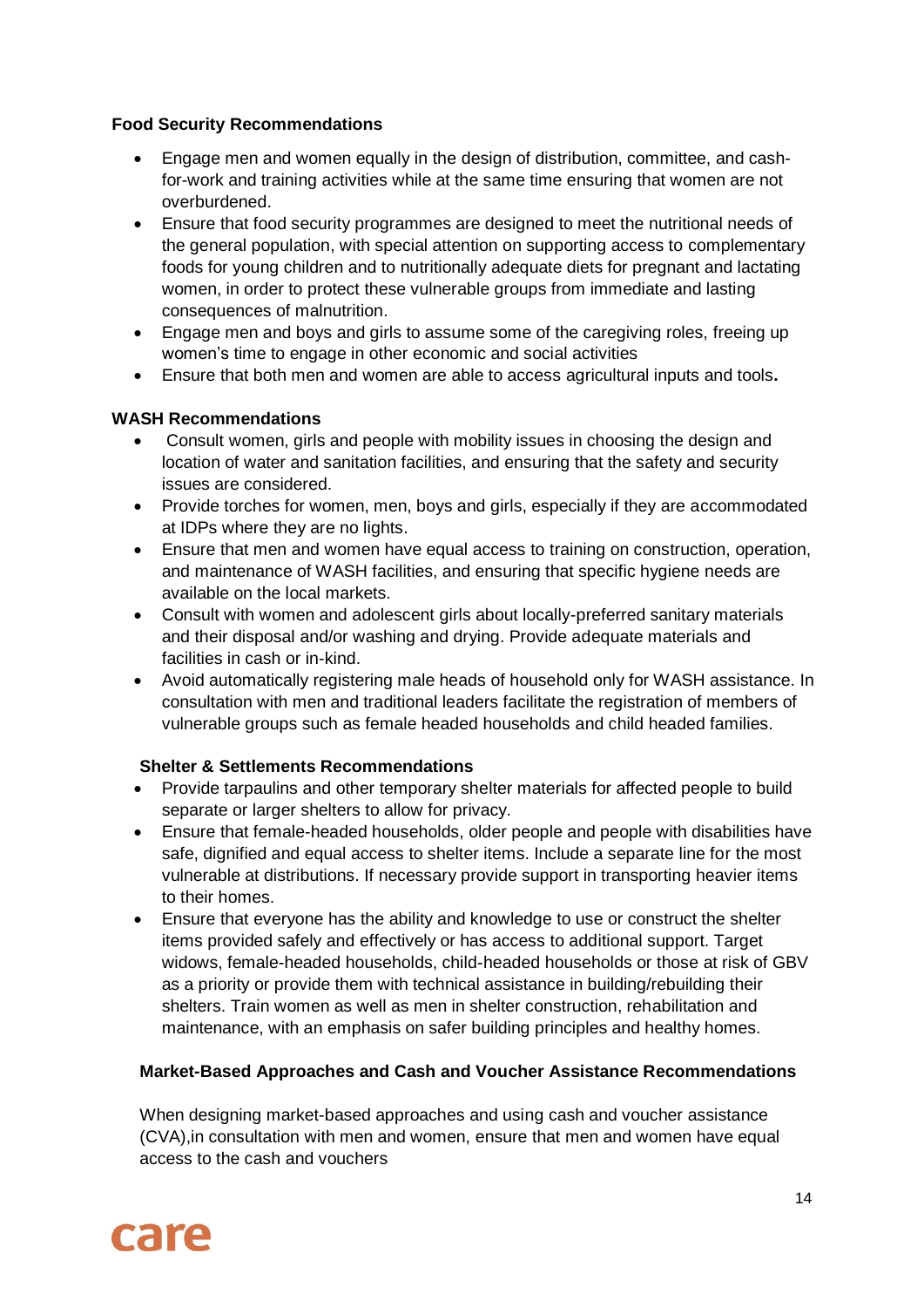Consider the potential gendered implications of conditional transfers so as to avoid putting undue burden on, or excluding segments of the population, especially women and marginalised groups.

Ensure that the distinct needs for women, men, girls and boys are considered in cash transfer values or items for voucher content

#### <span id="page-15-0"></span>**Annex 1: Gender in Brief**

- **Population Sex Disaggregation: 48% male to 52% female**<sup>i</sup>
- **Population Age Disaggregation: <5yrs 13.9%; 5-19yrs 37.6 20-64yrs 43.7% >65yrs 4.9%**ii
- **Average household size: 4.1**iii
- **Female headed households: 36%**iv
- **Literacy rate: male 98%; female 97%**<sup>5</sup>
- **Infant Mortality rates: 52 per 1000 live births** <sup>v</sup>
- **Maternal Mortality rate: 525 per 100,000 live births**
- **Rate of Domestic Violence: 35% (women 15-49 who have experienced physical violence)**vi

#### Gender in Brief

#### **Introduction:**

A landlocked country in southern Africa, Zimbabwe is home to more than 13. 6 million people of which 52 percent are female and 48 percent are male, with a rural population of about 67%. Zimbabwe has a relatively young population. Boasting what are often cited as the highest literacy rates in Africa, Zimbabwe's citizens are well-educated but limited by an on-going macro-economic crisis. In recent years, the country has also experienced economic downturn and hyperinflation leading to outmigration and slowed performance on development indicators. Tensions have been exacerbated by effects of El Niño, a phenomenon responsible for increased poverty and food insecurity. These conditions perpetuate gender inequalities. The 2018 Human Development update shows Zimbabwe Human Development Index (HDI) at 0.535 and ranked at 156.

### **Gender Roles and Responsibilities:**

Patriarchal systems, cultural norms and traditions play a huge role in gender relations in Zimbabwe. In Zimbabwe, women have the primary responsibility for reproductive work that includes cooking, cleaning, and childcare, and taking care of other family members, as well as collection of water and firewood. Men repair houses, fetch water and firewood using scotch carts and wheel barrows. Families in rural areas tend to be large, having more than five children, with several generations living together, while families in urban areas consist mainly of the nuclear family. Traditional and polygamous marriage in Zimbabwe are common, taking into consideration that one third of the population are members of the apostolic sect. Men are considered to be the authoritative figures in the family, though women do gain more respect and power within the family as they age. In Zimbabwe, men have the final say in decision making related to assets and benefits, but they often consult with their wives. Women have relatively high levels of decision-making power, of upwards of 84% on their healthcare, household purchases, and visits to family and relatives. Vii Although wives are legally entitled to inheritance after divorce or widowhood, in practice these assets are often not obtained due to a lack of support from the husband's family or from failures in

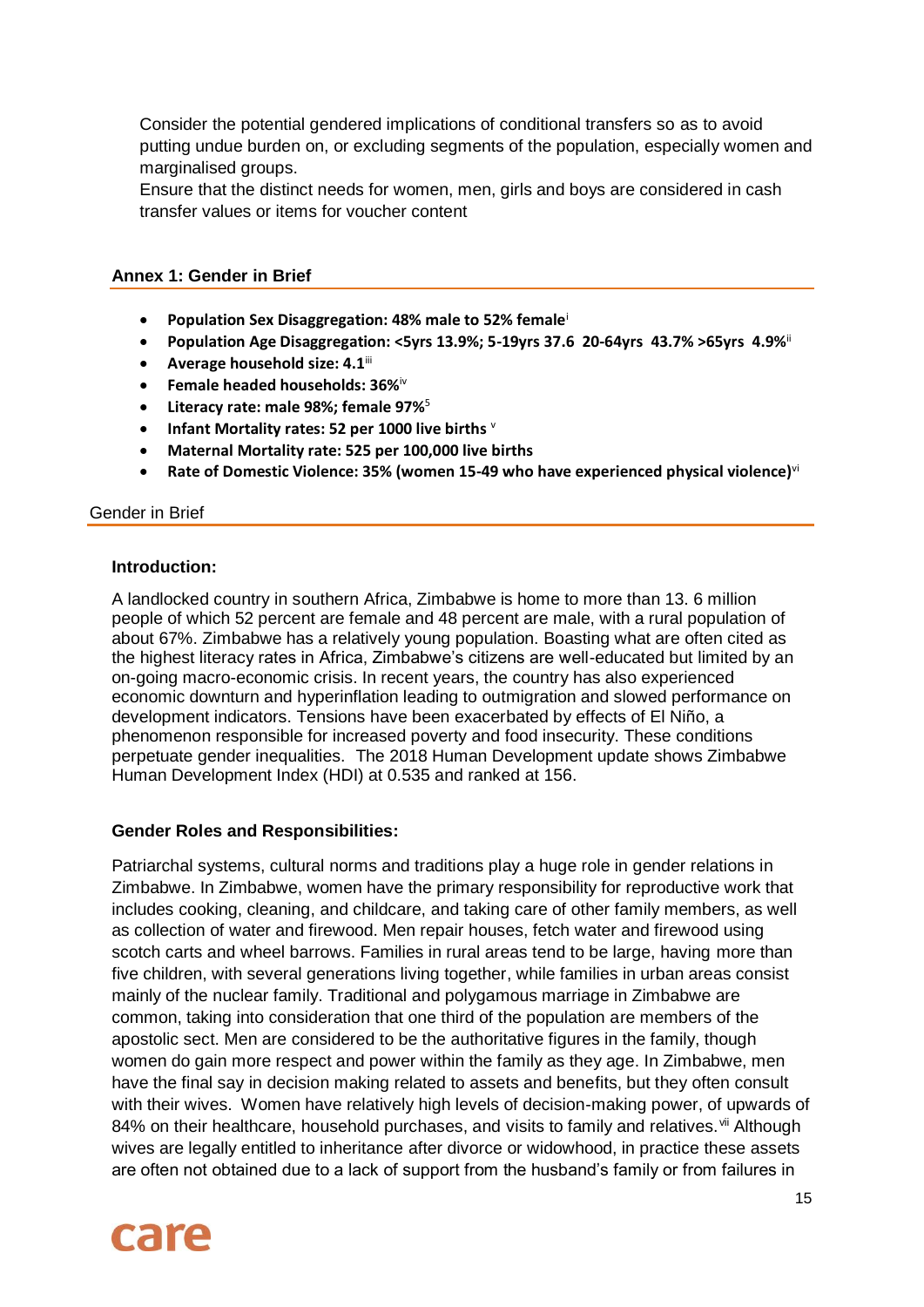the justice system. Women in polygamous relationships tend to have limited access and control over resources and benefits. Children are socialised into specific gender roles from an early age.

# **Education and Economic Empowerment:**

Zimbabwe has a higher literacy level, with boys at 98% and girls at 94%. Vill Educational attainment is higher in urban areas than in rural, regardless of gender. The current economic crisis which is a biggest threat to the education system of Zimbabwe has already seen children in the rural areas specifically marginalized girls dropping out of school due to inadequate funds to pay school fees. Gender stereotyping of subjects in secondary school level, and courses at tertiary level, also presents challenges with more women taking up social sciences as opposed to science and technical subjects, in spite of Government efforts through STEM.

In terms of labour, women are heavily active in the agricultural sector constituting 54,6% of the labour, mostly unpaid labour. 86% of the women rely on the land for their livelihood and food production. Female labour in the informal sector (baking, gardening, cleaning, etc.) is also used to supplement household income. Zimbabwean men are more likely than women to work in the formal sector and earn a higher proportion of the household income. Census reports show that a higher proportion of males than females engage in labour; however, these figures likely underestimate or do not capture all the informal work being done by women. Among married women, figures show that the number of women with employment apart from housework rose from 45% to 55% between 2005 and 2015. ix Of those women earning a salary, 95% say they either have full or joint-spousal decision-making power over how that money is managed. The employment sector poses a number of risks in Zimbabwe. Evidence shows that a number of children (ages 10-14) are economically active in Zimbabwe, potentially interfering with their ability to obtain education. In addition, females living on the border of the country are particularly at risk for engagement in forced labour in neighbouring countries, including domestic labour and transactional sex. Finally, changing economic conditions mean that men are more likely to be unemployed than before; general unwillingness to assist with traditional "women's work" thus leaves women overburdened as the sole providers for their families.

Zimbabwe has put together a number of short term emergence recovery programs to address the country's economic fragility. The main ones being: (i) the Zimbabwe Economic Development Strategy (ZEDS) (2007 – 2010); (ii) STERP I and STERP II (2009 – 2010) (iii) Mid Term Plan (MTP) (2011 – 2015); and in order to address gender disparities the Government has introduced the Gender-Responsive Economic Policy Management Initiative (GERPMI); and) the Broad Based Women's Economic Empowerment Framework (BBWEEF). Progress has also been noted on women's economic empowerment programs which include among others, establishment of a Women's Fund supported by Treasury, development and implementation of Women's Savings and Lending Schemes by various development agencies (including CARE), the launch of Women in Business platforms and Women's Associations in key economic sectors and nurturing of partnerships between these platforms and the Government.

# **Participation and Policy:**

Zimbabwe in 2013 adopted a new constitution in which gender equality and specific and elaborate rights of women are guaranteed. It confers women the right to equal opportunities in political, economic, cultural and social spheres. The Government is still in the process of

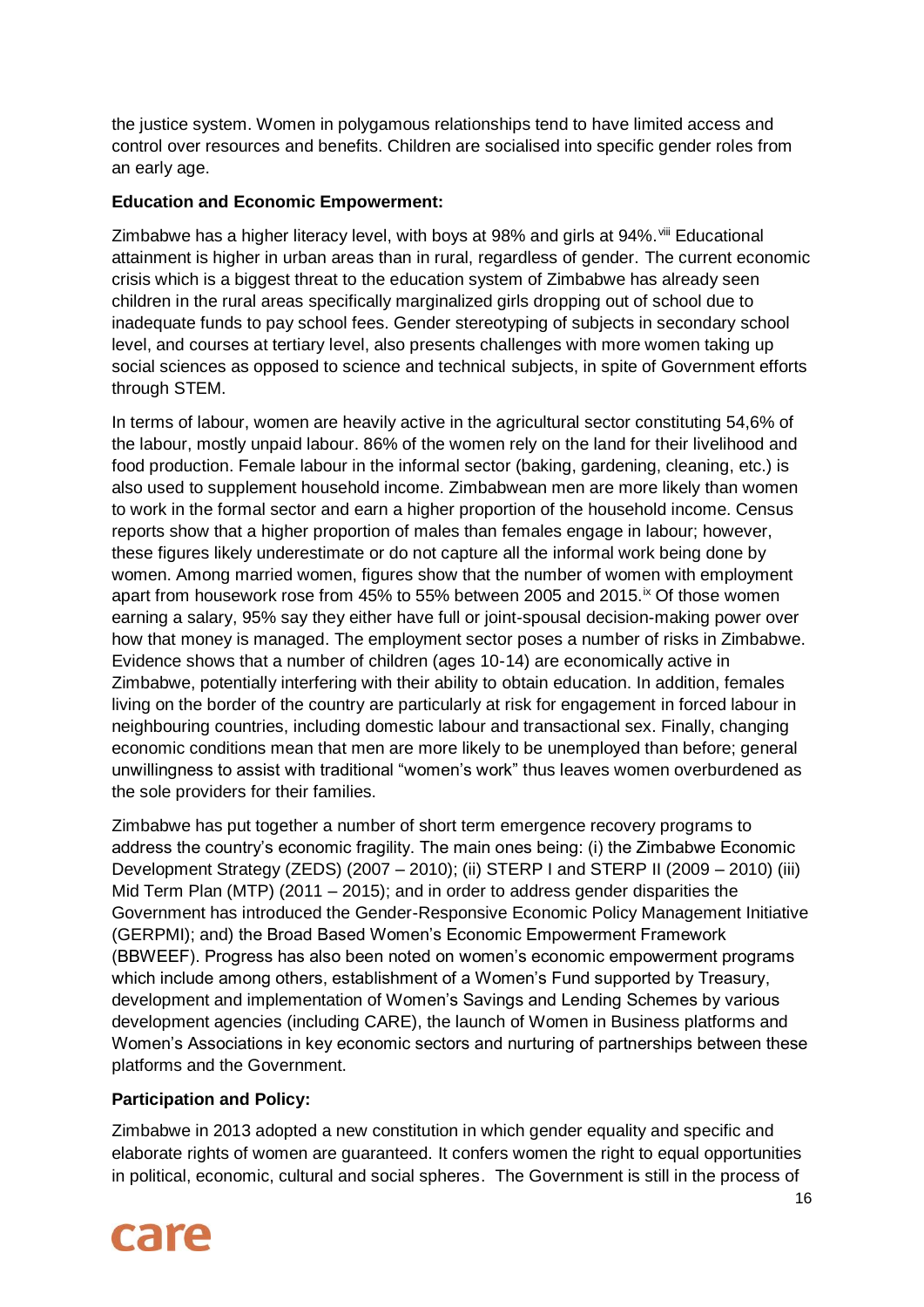aligning national laws to the constitution.<sup>x</sup> Government recognizes that women's participation in politics and decision making is fundamental for the attainment of gender equality. The Constitution provides for the representation and participation of women in politics through a reserved quota for women in the National Assembly and proportional representation in the Senate. As a result, the country has witnessed an increase representation of women in Parliament as they make up to 34% of the 8<sup>th</sup> Parliament, that 32% in the National Assembly and 48% of the Senate. Zimbabwe's National Assembly's Deputy Speaker and the President of the Senate are both female. (Sections 120 and 124). Despite laws aimed at enhancing women's rights and countering certain discriminatory traditional practices, women remain disadvantaged in society.' There is a gap between the constitution and implementation. Female activists and women's group played a key role in lobbying for the approval of the new constitution. However, a lack of trust in the government, as well as a perception of politics as a male-driven field, has led to lower interest in political engagement from young women. In addition, government positions are overwhelmingly held by men at the local-level.

# **Gender Based Violence and Protection:**

.

According to a study supported by UN Women, 2 out of 3 Zimbabwean women have experienced some form of gender-based violence in their lifetime. $x<sup>i</sup>$  This violence manifests itself as physical, emotional, and sexual violence. Services for victims of violence, including women's shelters and the justice system, are often expensive, inefficient, or non-existent. This often causes women to remain silent about their experiences. Patriarchal and traditional values also influence perspectives on violence, with nearly 40% of responding Zimbabwean women believing that men are justified to beat their wives under certain circumstances.<sup>xii</sup> Reports of violence against women and rape as political tools have also been documented.<sup>xiii</sup>. In a bid to combat GBV, Zimbabwe, has passed a series of legislations outlawing domestic and gender based violence. The **Domestic Violence Act [Chapter 5:16] 2007** and the **Criminal Law (Codification and Reform) Act [Chapter 9:23]** criminalizes all forms of gender based violence. The Constitution, Sections 52 and 53 prohibits all forms of violence, from public or private sources against all persons. The Domestic Violence Act of 2007 takes a broad definition of domestic violence and prohibits forced marriages, the practice of wife inheritance, and **early marriage.** Xiv. Government has also adopted several measures to increase awareness of the effects of violence against women which also includes the setting up of the Anti-Domestic Violence Council, commemoration of the annual 16 Days of Activism against Gender Based Violence and other campaigns. However, as mentioned, legality often pales in comparison to what is practiced. In spite of legal age of marriage, being 18, 1 in every 3 girls in Zimbabwe are married before the age of 18.

Zimbabwe has an estimated HIV / AIDS prevalence of 14.7 % for adults between 15 and 49 of years. Young women in Zimbabwe are at high risk of infection, due to the endemic gender inequalities. Women have limited decision-making power regarding condom use.<sup>xv</sup>However the Government has made huge strides in reducing the prevalence of HIV/AIDS. Zimbabwe has consistently rejected issuing recognition or rights related to LGBT communities, and conditions for those identifying as LGBT are extremely poor.